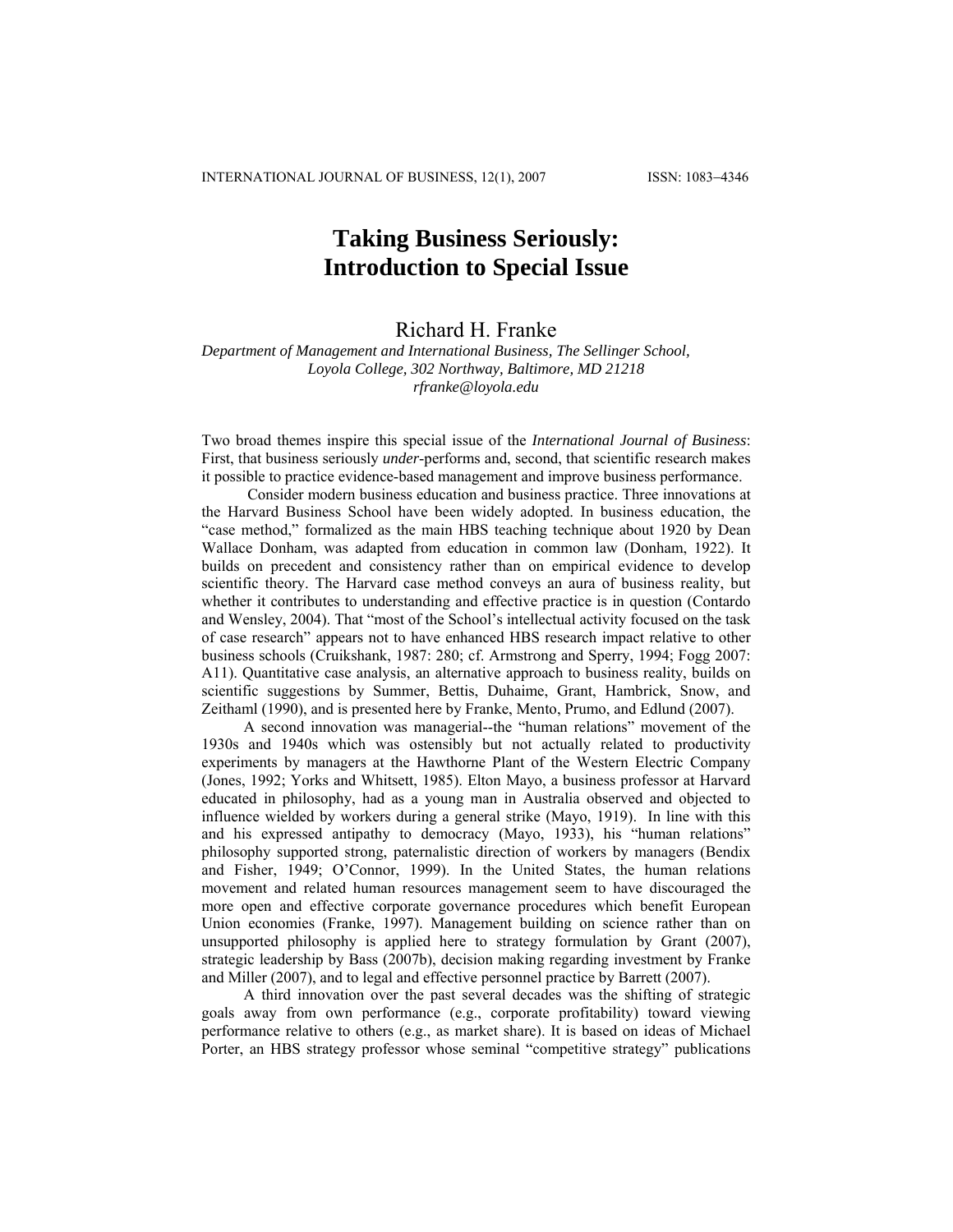(Porter, 1979; 1980) are preeminent in strategic management research (Ramos-Rodríguez and Ruíz-Navarro, 2004) and have more than 3,000 journal citations (Institute for Scientific Information, 2006). Porter's philosophy has been generally accepted, perhaps explaining lack of examination of performance impact from its radical goal displacement except by Armstrong and Collopy (1996). Effects on education and performance are appraised here by Armstrong and Green (2007).

That these innovations became "normal science" paradigms (Kuhn, 1962/1996; Fuller, 2004) helps answer the question (after economists Thorstein Veblen, 1898/1998, and Martin Baily, 1986): Why does business management *not* seem to be accumulating scientific knowledge and to be growing in proficiency? We examine problems that result from using anecdotal rather than empirical information, from untested theories, common sense and political correctness, and from goal diversion. By examining performance empirically, the articles here aspire to be "taking business seriously:"

**A.** In his "Advances and Challenges in Strategic Management," John Grant (see Summer et al., *Journal of Management*, 1990) builds on his work and that of colleagues to describe post-World War II development of strategic management and some of the challenges that it faces. He considers the strategic context of business, including current and long term environmental problems.

**B.** In his "Executive and Strategic Leadership," Bernard Bass, responsible for many developments in leadership, organizational psychology, and international management and for the *Handbook of Leadership* (2007a), transcends superficial assumptions in this field. He describes multiple dimensions of strategic leadership and provides examples of effective leaders.

**C.** In their "Capital Investment *versus* Utilization in Business Performance and Economic Growth," Richard Franke and John Miller build on Herbert Simon (1979) to evaluate the "economic man" assumption that managerial expertise and self-interest lead to optimal decision-making. In the key area of capital, they show that greater rates of investment have not led to more economic growth, probably due to inattention to labor and capital utilization as suggested by Gordon Winston (1974).

**D.** In his "Legal and Logical Limitations in Applying Social Sciences to Business," Gerald Barrett builds on his early work in *Personnel Psychology* (1972) to describe political correctness and derivative fads and legal misinterpretations as barriers to using valid scientific procedures in personnel decisions. He suggests science-based rather than politically-correct personnel practice for effective business performance.

**E.** In their "Competitor-oriented Objectives: The Myth of Market Share," Scott Armstrong and Kesten Green build on work by Armstrong and Collopy (*Journal of Marketing Research*, 1996) to demonstrate that focus on competitive rather than own performance diminishes success for corporations and for student groups. Corporate profitability is shown to be better than market share as a business performance criterion.

**F.** In their "General Electric Performance over a Half Century: Evaluation of Leadership and Other Strategic Factors by Quantitative Case Analysis," Richard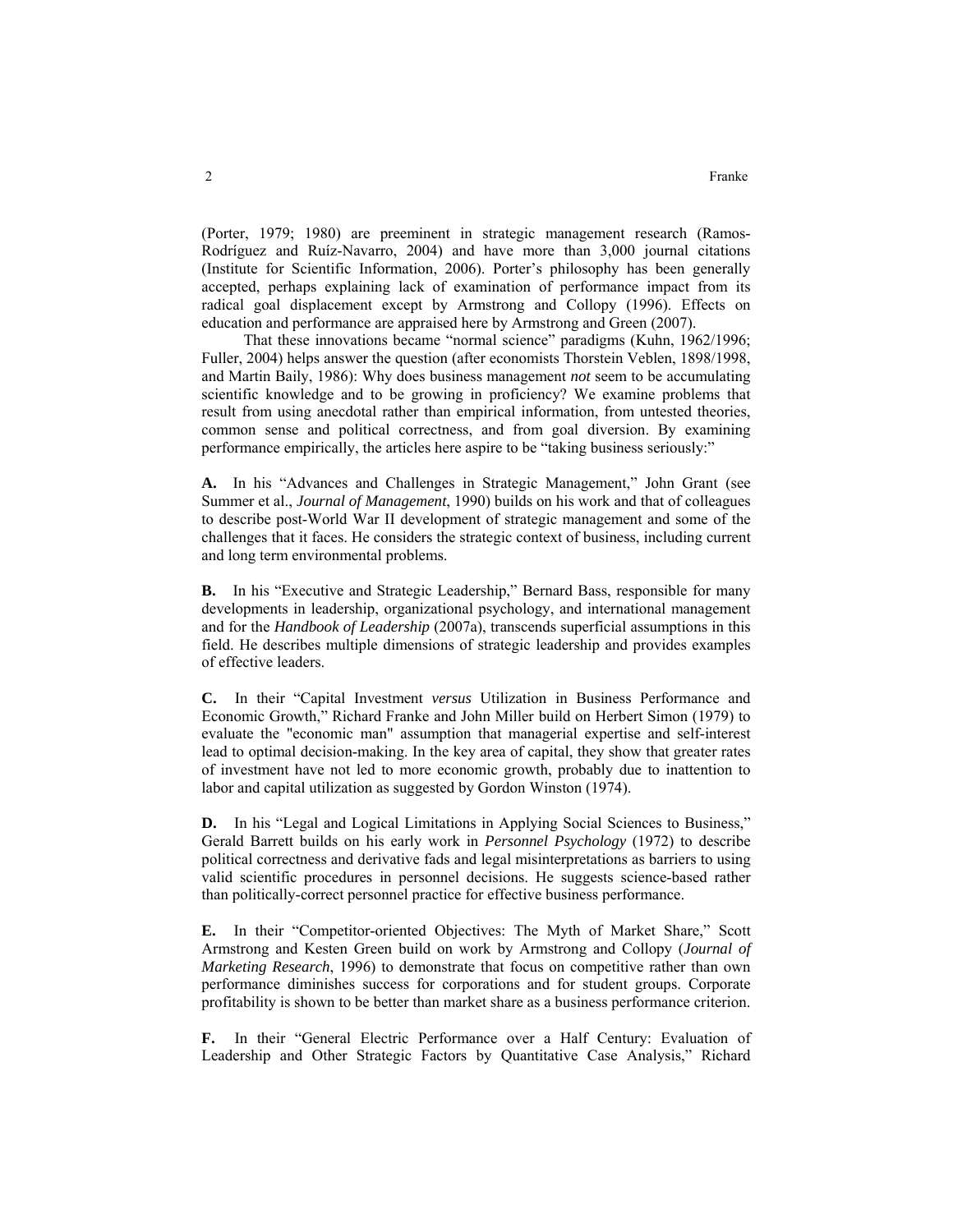Franke, Anthony Mento, Steve Prumo, and Timothy Edlund adapt econometric methods to analyze corporate performance. Factors in the competitive and legal environments, corporate culture and leadership, labor relations, and the economic environment explain most of the year by year variation in GE's real profitability and market value—knowledge which can be used to improve future performance.

#### **I. DOMAINS, PROBLEMS, AND OPPORTUNITIES**

Business disciplines, including accounting, statistics, economics, finance, management, and marketing, provide a wealth of ideas and techniques. However, for practice in business--as in other scientifically-based professional fields such as engineering and medicine--there are gaps of measurement and understanding in each sub-field, and it is important to integrate information from a variety of disciplines. The applied field of strategic management responded to this challenge over the past quarter century. It is goal-oriented rather than elaborating particular scientific phenomena or methods. It focuses on the business criteria of return on investment, sales growth and market share, stock market value, and survival. Management and strategic management in particular are opportunistic--using whatever can be helpful, including:

- **A.** Standard accounting procedures to measure performance, as well as to provide key indicators such as liquidity and capital intensity.
- **B.** Economic theories such as neoclassical investment *versus* a capital-sparing utilization orientation.
- **C.** Technological changes influencing processes and products as well as marketing.
- **D.** Management approaches that influence business, including:
	- 1. Entrepreneurial corporate culture high in achievement motivation, individualism, flexibility, inventiveness, and innovation.
	- 2. Managerial and hierarchical corporate culture of control, high power and low affiliation motivation, high power distance, high long-term orientation.
	- 3. Stakeholder relations, including governance, unions, strikes, cooperation.
	- 4. Categoric policy changes including "restructuring," acquisitions, mergers, spin-offs.
- **E.** Economic environment--in particular national economic growth and inflation.
- **F.** Political environment (political party of national government) and regulations inhibiting economic freedom and labor market flexibility.
- **G.** Strategic management that views the firm as a whole.
- **H.** Statistical modeling to explain corporate performance differences and make suggestions--especially time-series stepwise multiple regression of ROI (or of sales growth or market value) year by year over decades, as in production models for nations by central bankers and other macroeconomists.
- **I.** Comparative analysis: Cross-sectional and parallel time-series: Comparisons of firms, with own industry and other industries, with own nation and other nations.
- **J.** Empirically-based decision making: Use of high-quality data and theories, analytical procedures, and alternative goals to direct the firm strategically.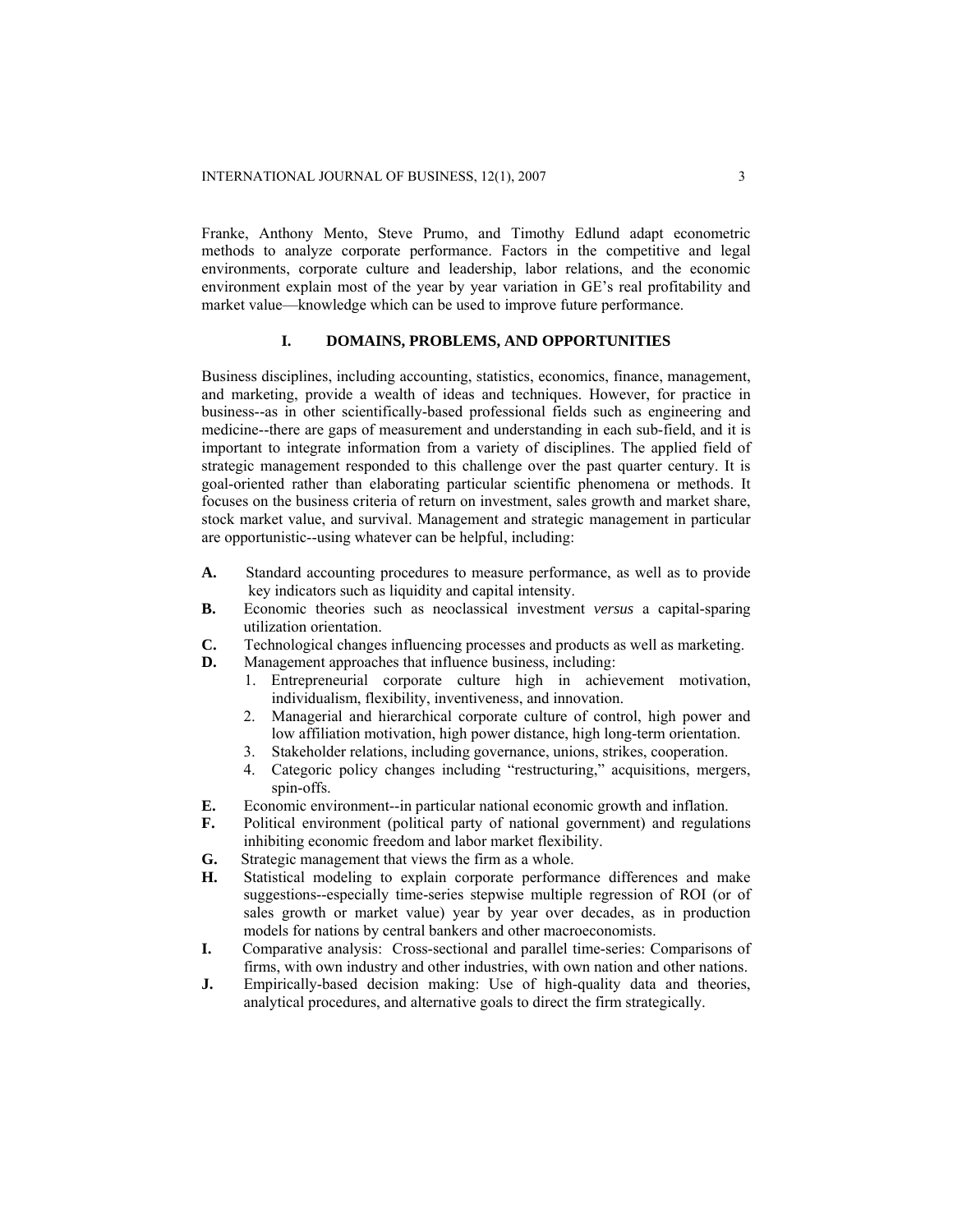Business education responded in the 1960s and 1970s to suggestions from the Ford Foundation and Carnegie Commission (Gordon and Howell, 1959; Pierson, 1959) that business schools apply the key disciplines of behavioral sciences and economics using tools from statistics and computer science, integrating them with other business disciplines in business policy courses. Potentials unleashed by this intellectual and quantitative integration are seen in the management and strategic management revolutions engineered at Carnegie Tech and Purdue by James March, Herbert Simon, Dan Schendel, and colleagues (March and Simon, 1958; Schendel and Hofer, 1979).

However it appears that business organizations, which produce most of the world's economic product and much of its employment, still are not taken seriously enough. Standard and managerial accounting follow professional and legal dictates, ignoring changing currency values in one's own country, and thus are able to provide little indication of a company's *real* performance over the years or even at present. Management scholars are devoted primarily to their own theories and little to discovery from empirical appraisal of the firm as a whole.

Often, even when numbers are used to evaluate nations or firms, results explain phenomena of peripheral interest (see criticisms here by Armstrong and Green, 2007, and Barrett, 2007) or, due to use of *unreal* data without consistent currency units (see Franke et al., 2007, here), explain variation in key performance indices such as ROI only to a minor degree, and unreliably so that published replications are rare (Hubbard et al., 1998; Tsang and Kwan, 1999).

Strategic experts such as Wheelen and Hunger (1989); Summer et al. (1990); and Grant (2007) recognize need for long-term time-series evaluation of firm performance. Although real-value *business unit* analyses had been completed by Buzzell and Gale (1987), analyses of real performance for firms also are complex and seem not to have been published for corporations prior to the work by Franke and Edlund (1992), based on techniques pioneered by econometricians and economic historians such as Lawrence Klein (1962; 2006) and Robert Fogel (1964; 1974 with Stanley Engerman).

Serious evaluation of corporate performance is possible using firm data easily available for over a half century—for US firms from Wharton Research Data Services, Standard and Poor's, Moody's/Mergent's, and *Fortune*; for German firms from *Fortune* and Hoppenstedt; and for both from annual reports; also for data since 1967 from the Security and Exchange Commission's 10-K Reports. Information on acquisitions, lawsuits, disasters, etc., is available from the *Business Periodical Index* and journal searches using the Thompson/Gale *Business and Company Resource Center* or the Thompson/Institute for Scientific Information's *Social Sciences Citation Index* and *Science Citation Index*. There have been time-series studies of dozens of corporations in the U.S. and Germany and for the U.S. financial industry over three to five-plus decades using the quantitative case analysis procedure demonstrated by Franke, Mento, Prumo, and Edlund (2007) in this issue of the *International Journal of Business.*

#### **II. GENERAL RESULTS**

Time-series analyses have been carried out for American and German firms including Baltimore Gas and Electric, Black and Decker, Robert Bosch, Deutsche Bank, General Electric, Hoechst, Volkswagen, Westinghouse, and the 20 American firms analyzed cross-sectionally in this issue of the *International Journal of Business* by Armstrong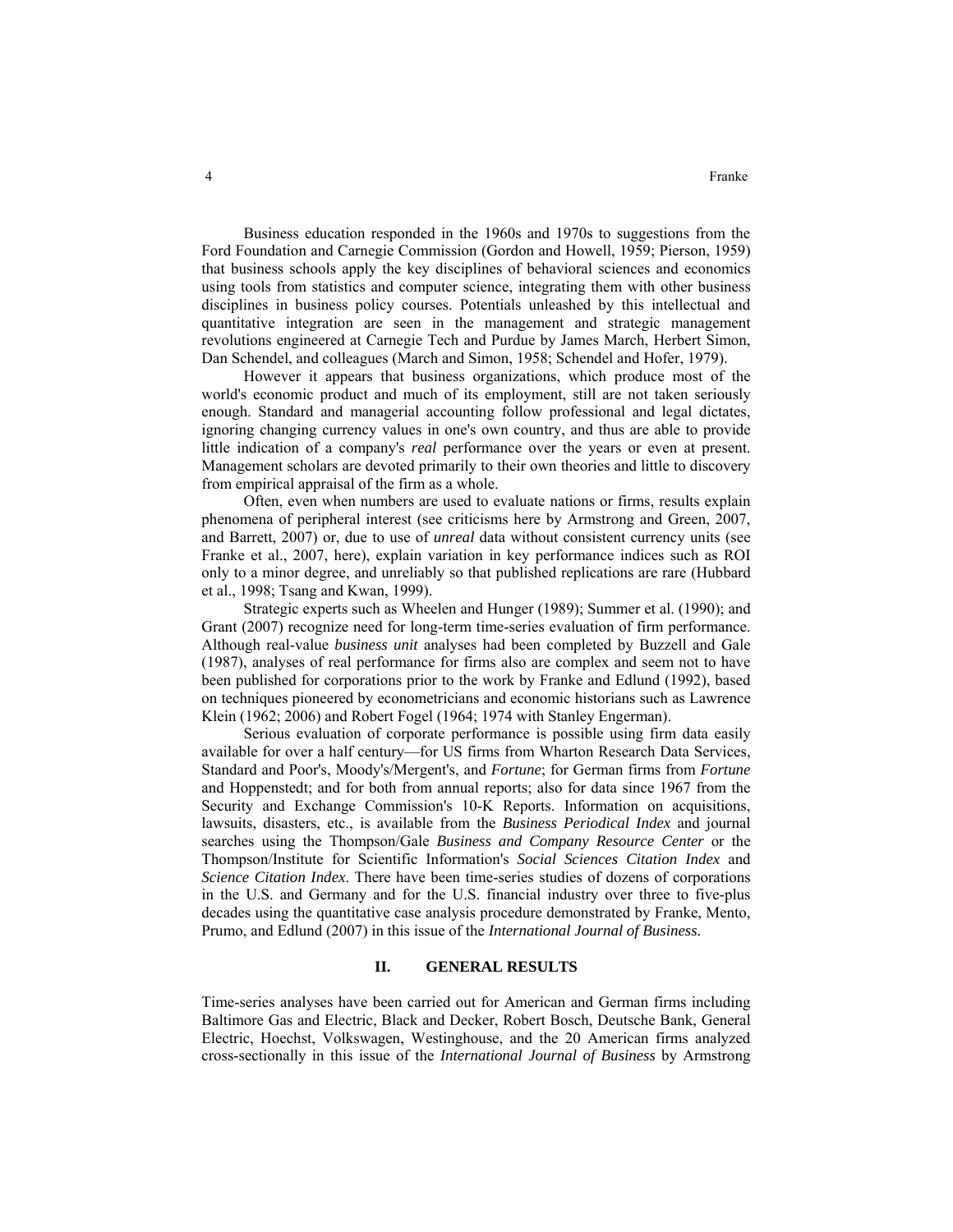and Green (2007). Selections from 10 sets of independent variables explain most variance over time in profitability (real after-tax return on equity), real sales growth, and real market value. The relatively small number of variables is explained by Herbert Simon (1983), who stated that the world is "empty," viz., that there are few discrete explanatory variables related to corporate performance and also independent of each other. The following sets of variables often are useful in explaining performance:

**A.** *Capital intensity* is, for most firms, the first general factor explaining differences in corporate performance. It usually enters regressions of RealROE over time, always negatively if significant. That is, as noted for business units by Buzzell and Gale (1987: 135); for a corporation by Franke and Edlund (1992); for the financial industry by Franke (1987); and for nations by the World Bank (1996), Franke (1999), and Franke and Miller (2007, here), greater capital investment and resultant capital intensity- usually with less capital utilization--can "upset the applecart" of a business unit and bankrupt a company, an industry, or a nation.

**B.** *Inflation* also has negative effects on performance. Firms in competition (that is, most firms) cannot raise prices without suffering reduced sales and market share, leading to some increased costs that are not recovered. Social and political as well as economic effects of inflation are described by Fischer (1996). For more on increasing prices, see Reinhart (2007) at the end of this special issue.

**C.** *Economic growth* influences demand for products and services, generally positively, resulting in higher RealROE and Real Sales Growth.

**D.** *Monetary growth* (ΔM2 or ΔM3) usually is a leading indicator of economic growth and inflation—early stimulation followed by higher inflation about two years later.

**E.** *Political party* contributes to economic growth (variable C) and thus to profitability in an unexpected fashion: The more "liberal" party (Democratic in the US) is the party of greater economic growth and thus higher RealROE. The mechanism of this and slightly higher inflation (variable B) is deference of the liberal party to labor unions, which want more jobs. According to Phillips Curve beliefs and occasional reality, this can lead to higher wages. With lower taxes expected from "conservatives," business leaders usually prefer the party so labeled. But greater employment of labor also is greater employment or utilization of capital, reducing capital intensity (capital/labor ratio, variable A) and leading to greater demand and economic growth (variable C). For more on political party-economy-business relationships, see Franke and New (1984), Hibbs (1987), Marcus and Mevorach (1988), Simonton (2006), and Winter (1987).

Corporate culture and leadership often appear as two variants:

**F.** E*ntrepreneurial corporate culture*, based on the CEO's personality (in a normally hierarchical business organization), is especially important in companies such as Black and Decker that are without an inherently strong competitive position in the Porter sense. Under these conditions, individualistic and innovative corporate leadership high in achievement motivation and individualism and low in uncertainty avoidance can help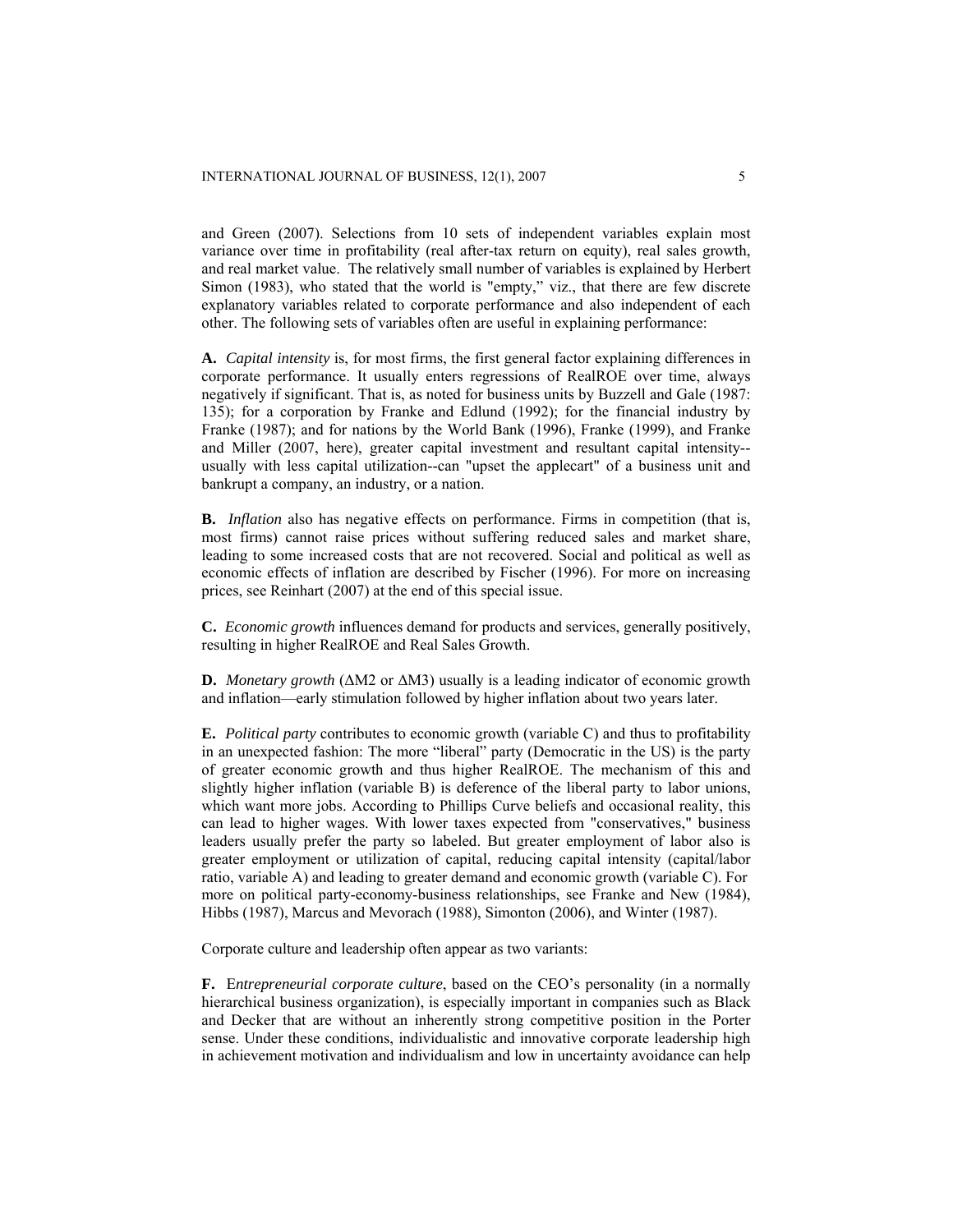(see McClelland, 1961, and Hofstede, 2001, for specifics on the three terms). Since about 1990, this entrepreneurial set of cultural characteristic also appears to have been beneficial at the level of nations, in contrast with findings for earlier periods (Franke and Barrett, 2004; Franke, Hofstede, and Bond, 2002).

**G.** M*anagerial corporate culture* of high power motivation, low affiliation motivation, high power distance, and high long-term orientation is another set of variables that expresses the personality and leadership of the CEO as well as national culture (see Hofstede, 2001; McClelland, 1961, 1985; McClelland and Boyatsis, 1982; Skolnick, 1966). For companies such as Westinghouse with a number of relatively protected high-technology niches, only this corporate culture orientation is important in determining performance over time. However, for its more successful competitor, General Electric, benefits from this managerial culture characteristic were supplemented with positive effects from variable F, entrepreneurism (see Franke et al., 2007, in this issue of the *International Journal of Business*).

Measurement of corporate culture and leadership propensity by Thematic Apperception Test-based content analysis has been performed for inaugural speeches of US Presidents by Donley and Winter (1970), Franke and New (1984), and Winter (1987), and for letters to shareholders by firm CEOs (used here by Franke et al., 2007). For these and other leadership constructs affecting performance, see Bass (2007a; b).

**H.** *Regulatory and other bureaucratic shifts* can have major effects on economic performance, as described for China by Maddison (2006). In the United States, an example was the *accounting shock* that resulted from Financial Accounting Standards Board Statement No. 106 on "Employers' Accounting for Postretirement Benefits Other Than Pensions (Issued 12/90)," with negative impact on corporate net income for the year when accumulated obligations up to then were realized—generally in 1992, or alternatively in 1991 or 1993. For year-by-year time-series analysis, quantitative case analysis adds a "dummy variable" of 1 or 0, with 1 in the year of FASB 106 realization to allow for the influence on performance of that shock to accounting protocol.

**I.** *Oil shocks* provide another set of categoric variables, with inputs of a series of zeros except for ones in 1974 and 1975, 1979 and 1980--the main years for economic impacts from shortages and price increases in energy (see Baily, 1981, and Fischer, 1996, for effects of fuel inflation on business and on society). Alternatively, changes in the motor fuel price series of the *Economic Report of the President* can be used as a continuous variable. In addition to oil shocks 1 and 2, above, effects of oil shock 3 (Gulf War, 1991) and oil shock 4 (Iraq War, 2003-present) might be considered.

**J.** *Stray events and catastrophes, major acquisitions, mergers, restructurings, and other categoric events* also are treated as dummy variables. For example, in the evaluations of General Electric (Franke et al., 2007, here), the most important independent variable affecting RealROE over time was the *demise of its primary competitor*, Westinghouse, a continuing + factor. Other significant categoric variables were a *major strike* (-), a *price fixing suit* (-), *plant closings and discontinued operations* (-) (see Cascio, 1993, on downsizing), and *oil shocks* (-) (see variable I). In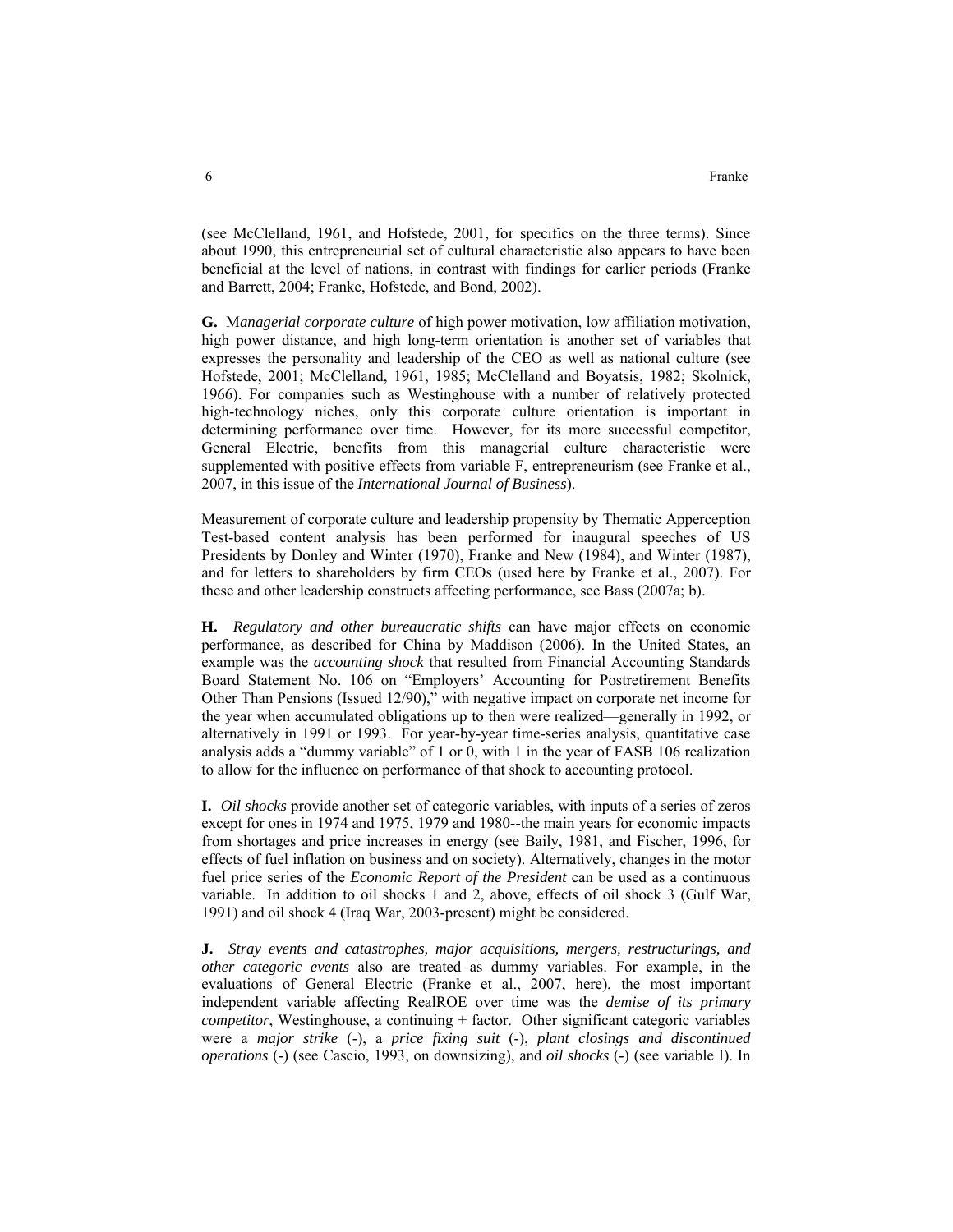this quantitative case analysis, there were thirteen explanatory variables, split between categoric or "dummy" variables and strategic factors expressed as continuous variables. For other variables, including potentially catastrophic concerns facing corporate leadership, see John Grant's (2007) article just following.

#### **III. CONCLUSION**

Strategic, economic, leadership, personnel, and decision making concepts and findings can be used to help improve business performance. Using time-series regression of real corporate performance upon a range of relevant independent variables derived from the various disciplines of business, it is possible to explain most of the variance in a firm's real return on equity or real market value over thirty to fifty years. The ten sets of independent variables yield significant or at least predictably-signed results in a number of corporate replications. In each quantitative case analysis model, certain factors are disclosed that can be *changed* to improve performance, others that can be used to *forecast and respond* to what will happen in the next few years (as in deciding whether and when to build or start up a new factory or to build up inventory). If Alan Greenspan and Ben Bernanke at the Federal Reserve can contribute to success of the U.S. economy, perhaps we in management and strategy, using similar methods of analysis, prediction, and adjustment, can contribute to corporate performance.

### **ACKNOWLEDGEMENTS**

I am grateful for encouragement from Andrea and Elke Franke and for the contributions, initiatives, and improvements by fellow authors of this special issue and *International Journal of Business* Editor, K.C. Chen. Support at earlier stages of my research was provided by NDEA, ONR, NAS, Japan Foundation, NSF, and Fulbright grants at the University of Rochester, University of Belgrade, Worcester Polytechnic Institute, and University of Greifswald, and by sabbatical funding from Loyola College.

## **REFERENCES**

- Armstrong JS, Collopy F. 1996. "Competitor Orientation: Effects of Objectives and Information on Managerial Decisions and Profitability." *Journal of Marketing Research* **33**: 188-199.
- Armstrong JS, Sperry T. 1994. "The Ombudsman: Business School Prestige-Research versus Teaching." *Interfaces* **24** (2): 13-43.
- Armstrong JA, Green KC. 2007. "Competitor-oriented Objectives: The Myth of Market Share. *International Journal of Business* **12**(1), Special Issue on "Taking Business Seriously," Winter.
- Baily MN. 1981. "Productivity and the Services of Capital and Labor." *Brookings Papers on Economic Activity* 1981 (1): 1-65.
- Baily MN. 1986. "What Has Happened to Productivity Growth?" *Science* **234** (4775): 443-451.
- Barrett GV. 1972. "Research Models of the Future for Industrial and Organizational Psychology. *Personnel Psychology* **25**: 1-18.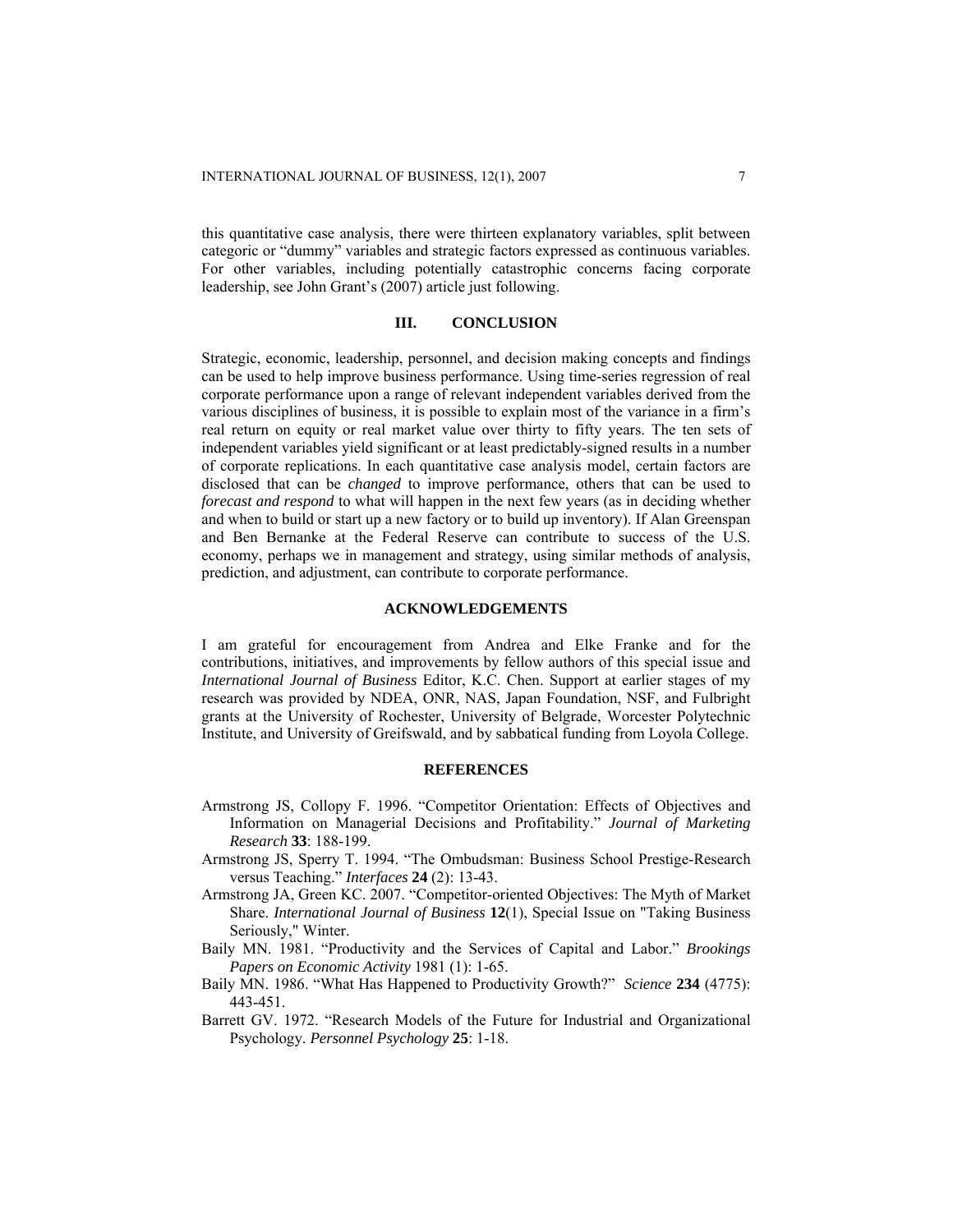- Barrett GV. 2007. "Logical and Legal Limitations in Applying Social Sciences to Business." *International Journal of Business* **12**(1), Special Issue on "Taking Business Seriously," Winter.
- Bass BM. 2007a. Bass and Stogdill's *Handbook of Leadership: 2007*, fourth ed. Simon and Schuster: New York.
- Bass BM. 2007b. "Executive and Strategic Leadership." *International Journal of Business* **12**(1), Special Issue on "Taking Business Seriously," Winter.
- Bendix R, Fisher LH. 1949. "The perspectives of Elton Mayo." *Review of Economics and Statistics* **31**: 312-9.
- Buzzell RD, Gale B. 1987. *The PIMS Principles: Linking Strategy to Performance*. Free Press: New York.
- Cascio W. 1993. "Downsizing: What Do We Know? What Have We Learned?" *Academy of Management Executive* **7**(1): 95-104.
- Contardo I, Wensley R. 2004. "The Harvard Business School Story: Avoiding Knowledge by Being Relevant." *Organization* **11**(2): 211-231.
- Cruikshank JL. 1987. *A Delicate Experiment: The Harvard Business School 1908- 1945.* Harvard Business School Press: Boston: MA.
- Donham WB. 1922. "Business Teaching by the Case System." *American Economic Review* **12:** 53-65.
- Donley RE, Winter DG. 1970. "Measuring Motives of Public Officials at a Distance: An Exploratory Study of American Presidents." *Behavioral Science* **15**(3): 227- 236.
- Fischer DH. 1996. *The Great Wave: Price Revolutions and the Rhythm of History*. Oxford University Press: New York.
- Fogel RW. 1964. *Railroads and American Economic Growth: Essays in Econometric History.* Johns Hopkins University Press: Baltimore, MD.
- Fogel RW, Engerman SL. 1974. *Time on the Cross: The Economics of American Negro Slavery.* Little, Brown: Boston, MA.
- Fogg P. 2007. "A New Standard for Measuring Doctoral Programs." *The Chronicle of Higher Education* **53**(19): A8-A13 (January 12).
- Franke RH. 1987. "Technological Revolution and Productivity Decline: Computer Introduction in the Financial Industry." *Technological Forecasting and Social Change* **31**: 143-154.
- Franke RH. 1997. "Industrial Democracy and Convergence in Economic Performance: Comparative Analysis of Industrial Nations in the 1970s and 1980s." *The Globalization of Work*, Hodson R (ed), an issue of *Research in the Sociology of Work* **6**: 93-106. JAI Press: Greenwich, CT.
- Franke RH. 1999. "Transformation of the Second World from Plan to Market: Economic Effects of Culture, Convergence, and Investment." *International Journal of Business* **4**(1): 39-52.
- Franke RH, Barrett GV. 2004. "A New Strategic Era: Beyond the Computer and Innovation Paradoxes". Paper presented to the annual meeting of the Strategic Management Society, San Juan, Puerto Rico, US.
- Franke RH, Edlund TW. 1992. "Development and Application of a Longitudinal Procedure for Quantitative Case Analysis." In *Forging New Partnerships with Cases, Simulations, Games, and other Interactive Methods*, Klein HE (ed).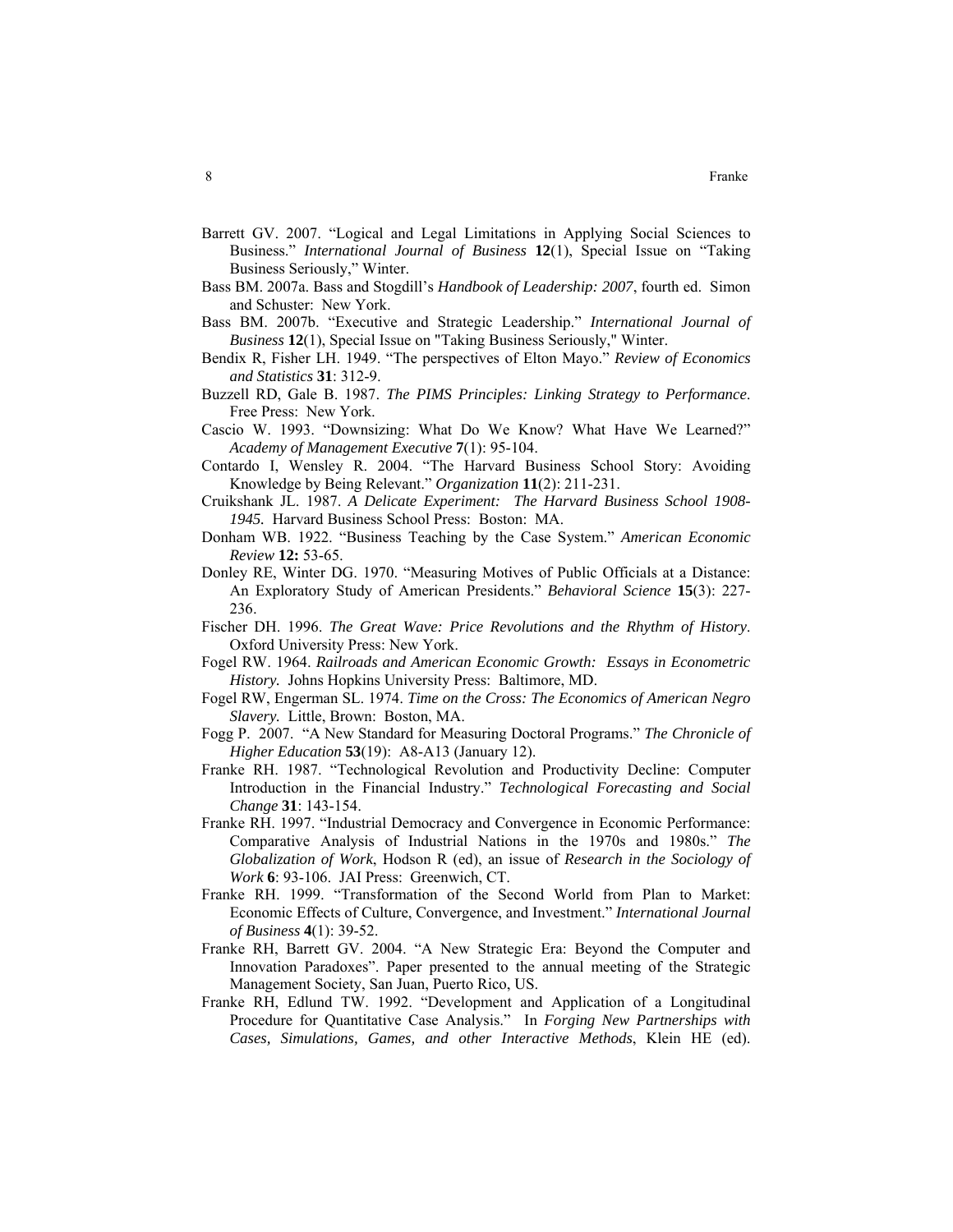WACRA--World Association for Case Method Research and Application: Needham, MA; 361-372.

- Franke RH, Hofstede G, Bond MH. 2002. "National Culture and Economic Growth." Chapter 1 in *Handbook of Cross-Cultural Management*, Gannon MJ and Newman KL (eds). Blackwell: Oxford, UK; 5-15.
- Franke RH, Mento AJ, Prumo SM, Edlund TW 2007. "General Electric Performance over a Half Century: Evaluation of Effects of Leadership and Other Strategic Factors by Quantitative Case Analysis. *International Journal of Business* **12**(1), Special Issue on "Taking Business Seriously," Winter.
- Franke RH, Miller JA. 2007. "Capital Investment and Utilization in Business Performance and Economic Growth." *International Journal of Business* **12**(1), Special Issue on "Taking Business Seriously," Winter.
- Franke RH, New JR. 1984. "Presidential Personality and National Economic Performance." Paper presented at the annual meeting of the American Association for the Advancement of Science, New York.
- Fuller S. 2004. *Kuhn vs. Popper: The Struggle for the Soul of Science.* Columbia University Press: New York.
- Gordon RA, Howell JE. 1959. *Higher Education for Business.* Columbia University Press: New York.
- Grant JH. 2007. "Advances and Challenges in Strategic Management." *International Journal of Business* **12**(1), Special Issue on "Taking Business Seriously," Winter.
- Hibbs DA. 1987. *The American Political Economy: Macroeconomics and Electoral Politics*. Harvard University Press: Cambridge, MA.
- Hofstede, G. 2001. *Culture's Consequences: Comparing Values, Behaviors, Institutions, and Organizations Across Nations* (2nd ed). Sage: Thousand Oaks, CA.
- Hubbard R, Vetter DE, Little EL. 1998. "Replication in Strategic Management: Scientific Testing for Validity, Generalizability, and Usefulness." *Strategic Management Journal* **19**(3): 243-254.
- Institute for Scientific Information. 2006. Web of Science's SCI and SSCI.
- Jones SRG. 1992. "Was There a Hawthorne Effect?" *American Journal of Sociology*  **98**(3): 451-468.
- Klein LR. 1962. *An Introduction to Econometrics.* Prentice-Hall: Englewood Cliffs, NJ.
- Klein LR. 2006. "The Sustainability of China's Economic Performance at the Turn of the Century." *International Journal of Business* **11**(3): 283-318.
- Kuhn TS. 1962/1996. *The Structure of Scientific Revolution*. University of Chicago Press: Chicago, IL.
- Maddison A. 2006. "China in the World Economy: 1300-2030." *International Journal of Business* **11**(3): 239-254.
- March JG, Simon HA. 1958. *Organizations.* Wiley: New York.
- Marcus AA, Mevorach B. 1988. "Planning for the U.S. Political Cycle." *Long Range Planning* **21**(4): 50-56.

Mayo E. 1919. *Democracy and Freedom*. Macmillan: Melbourne, Australia.

- Mayo E. 1933. *The Human Problems of an Industrial Civilization*. Viking: New York.
- McClelland DC. 1961. *The Achieving Society*. Van Nostrand: Princeton, NJ.
- McClelland DC. 1985. *Human Motivation*. Scott, Foresman: Glenview, IL.